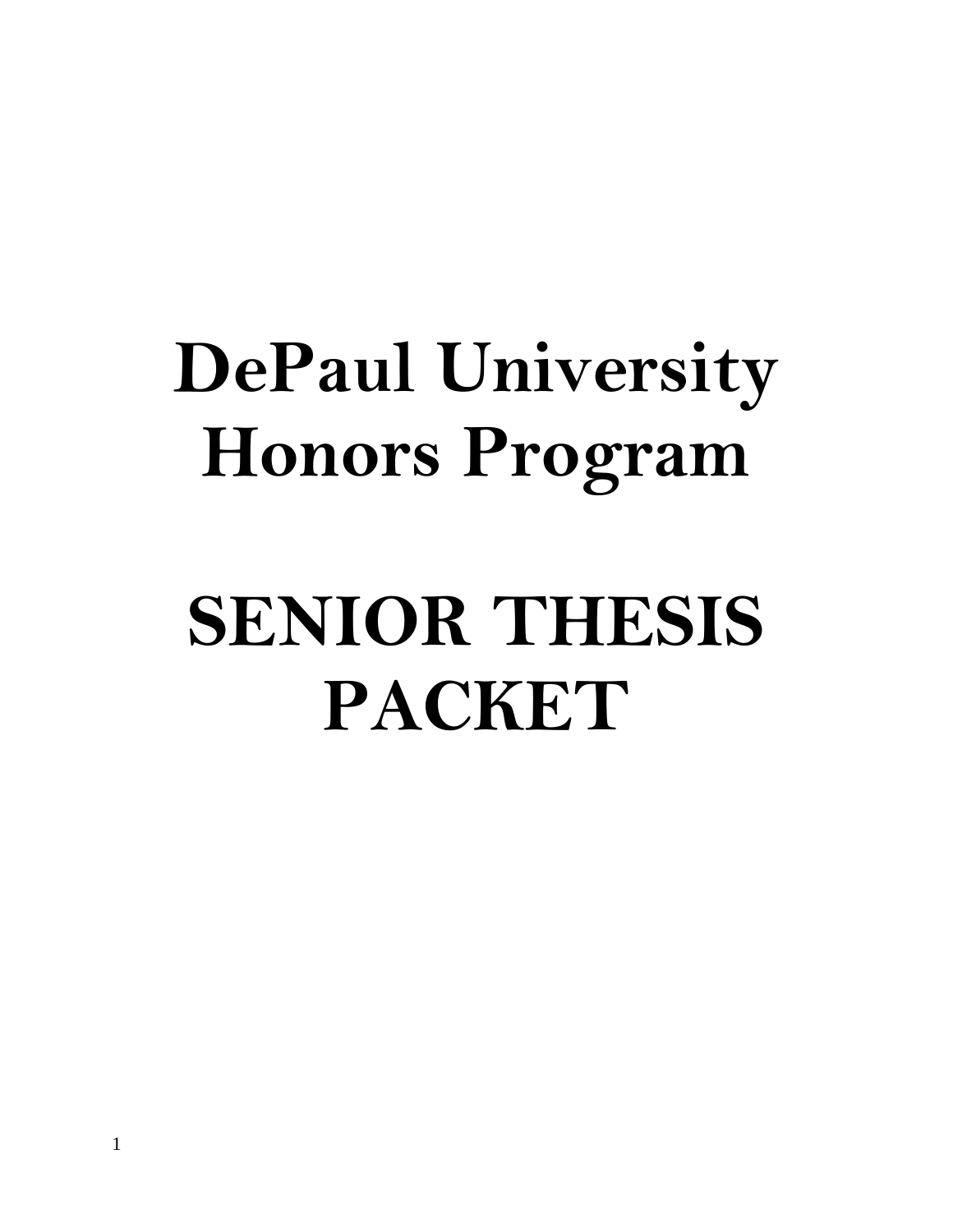# **INTRODUCTION TO THE HONORS SENIOR THESIS 2022-2023**

*Research is formalized curiosity. It is poking and prying with a purpose.* Zora Neale Hurston

*My Honors Senior Thesis became the writing sample and cornerstone of all my applications. It was by a wide margin the most important thing I did as an undergraduate, and perhaps the singular reason for my grad school admissions successes.* Adam Syvertsen, Class of 2016 Ph.D. candidate in English, Northwestern University

*Working with Sam on this project was very rewarding, indeed. Chatting with Sam about Derrida…was honestly one of the highlights of my* 

> *quarter.* Sean Kirkland, PhD Associate Professor, Philosophy Thesis Director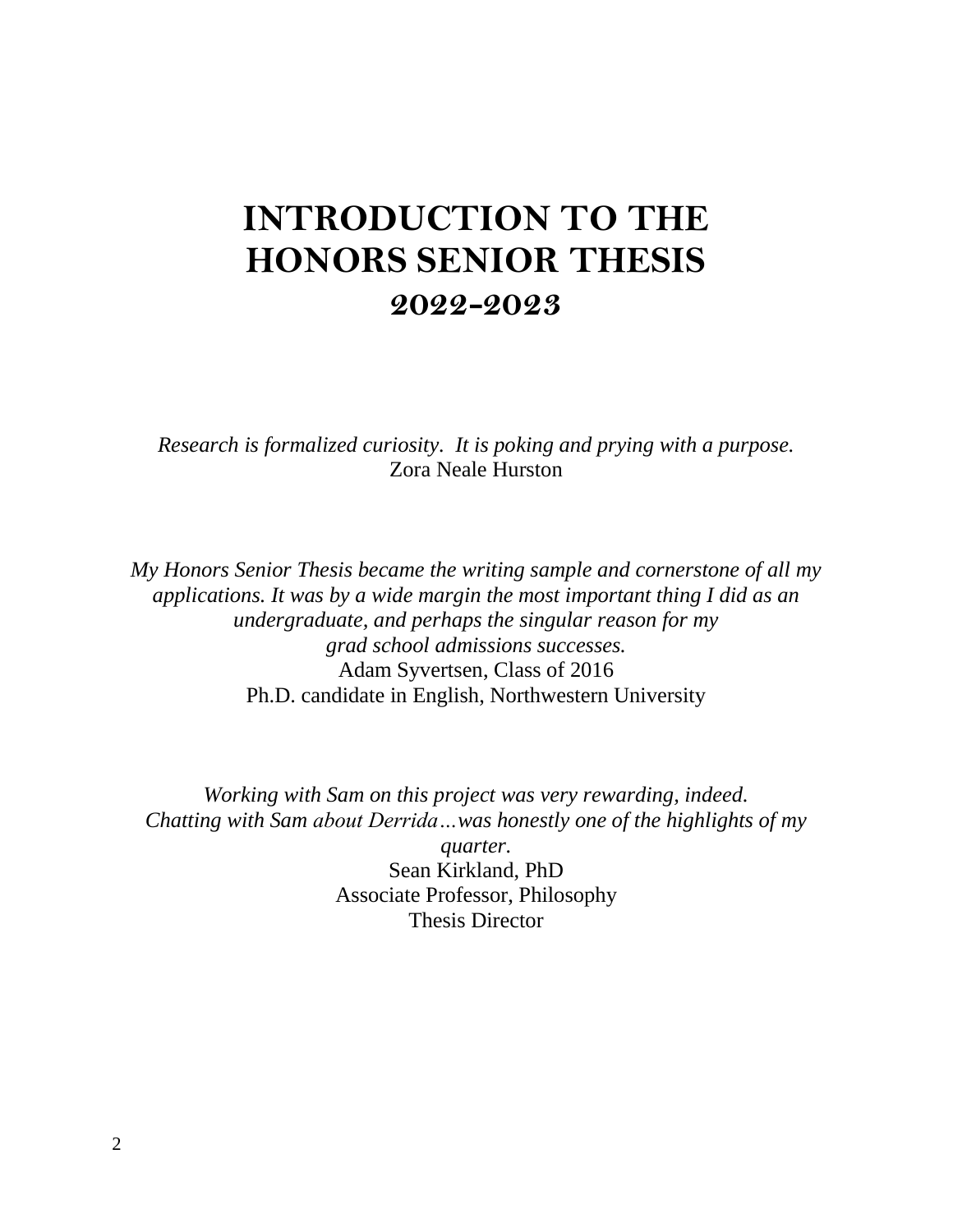# **Honors Senior Thesis Information**

The Honors Senior Thesis provides a capstone experience, offering students an opportunity to reflect on and synthesize their years of education at DePaul by designing a meaningful project that they research and write independent of a classroom structure. The project can take many forms, including creative work, building on work in the major or concepts gained from Honors and other coursework.

The thesis project requires extensive research and it should be original in the sense of bringing ideas together in a way that is the student's own. It allows students to work with two faculty members on a topic that interests them all.

Thesis students receive 4 credits for HON 395, which replaces the Honors capstone course (HON 350/351) and completes the Honors Program requirements. A grade of C- or higher is required to pass the Honors Thesis.

#### **The Honors Thesis is a 2-quarter endeavor:**

- $\triangleright$  In the first or *pre-thesis* quarter, you will **prepare for your thesis**:
	- o Identify your topic and thesis type
	- o Locate a thesis director and faculty reader
	- o Set up a timeline and research/creative schedule
	- o Step into preliminary research by locating and evaluating possible sources
	- o Create a Thesis Proposal
	- o Submit your proposal to the Honors Office
- $\triangleright$  In the second or *thesis completion* quarter, you will **finish your thesis** 
	- o Meet regularly with your thesis director
	- o Research Read Draft Write Create!
	- o Submit a near-finished draft to your thesis faculty for revision suggestions
	- o Revise!
	- o Submit your completed thesis to your thesis director, faculty reader, and the Honors Program
		- $\triangleright$  On May 19, 2023 you will present your project at the Honors Student **Conference**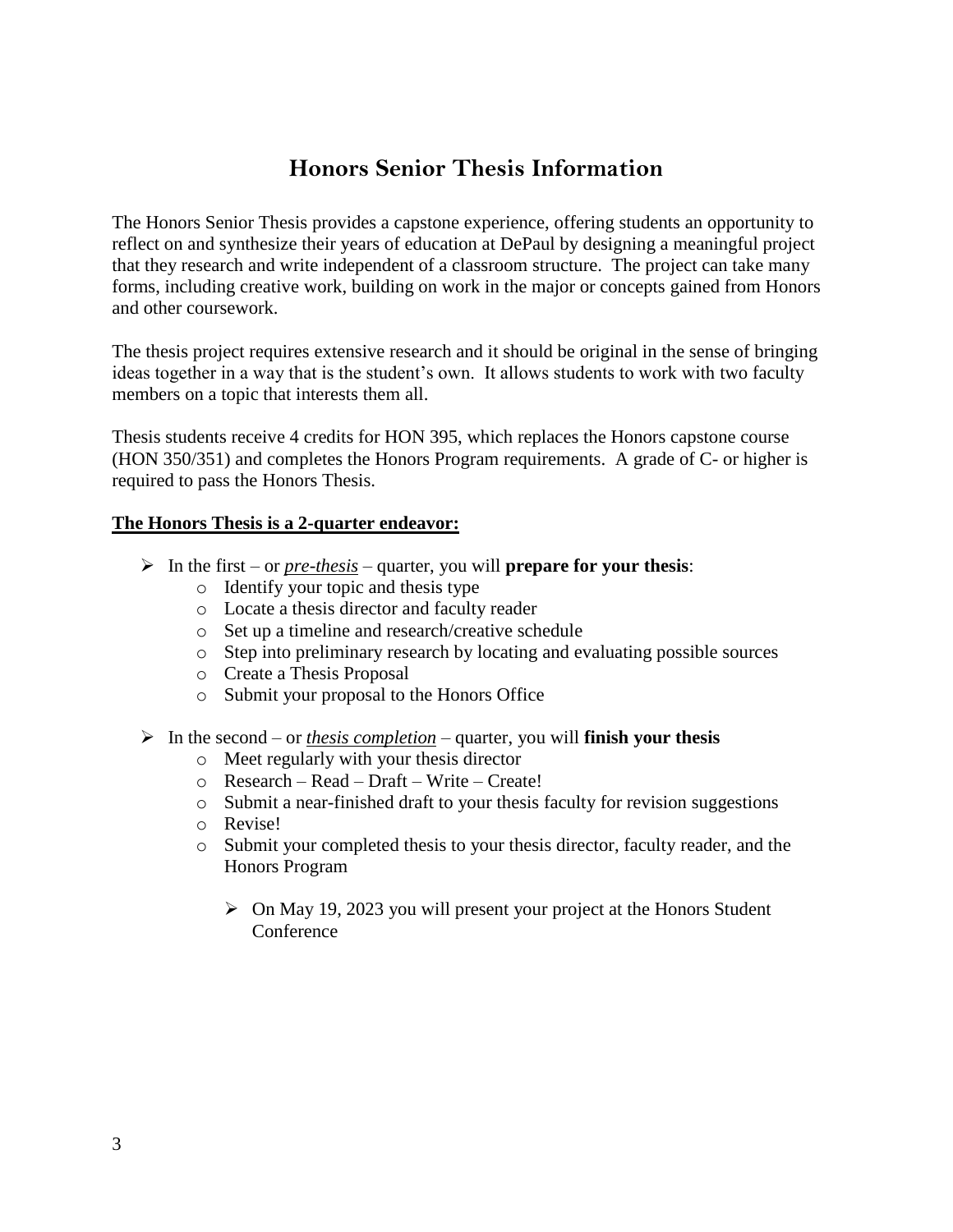# **HONORS**

# **THESIS**

# **PROPOSAL**

# **INSTRUCTIONS**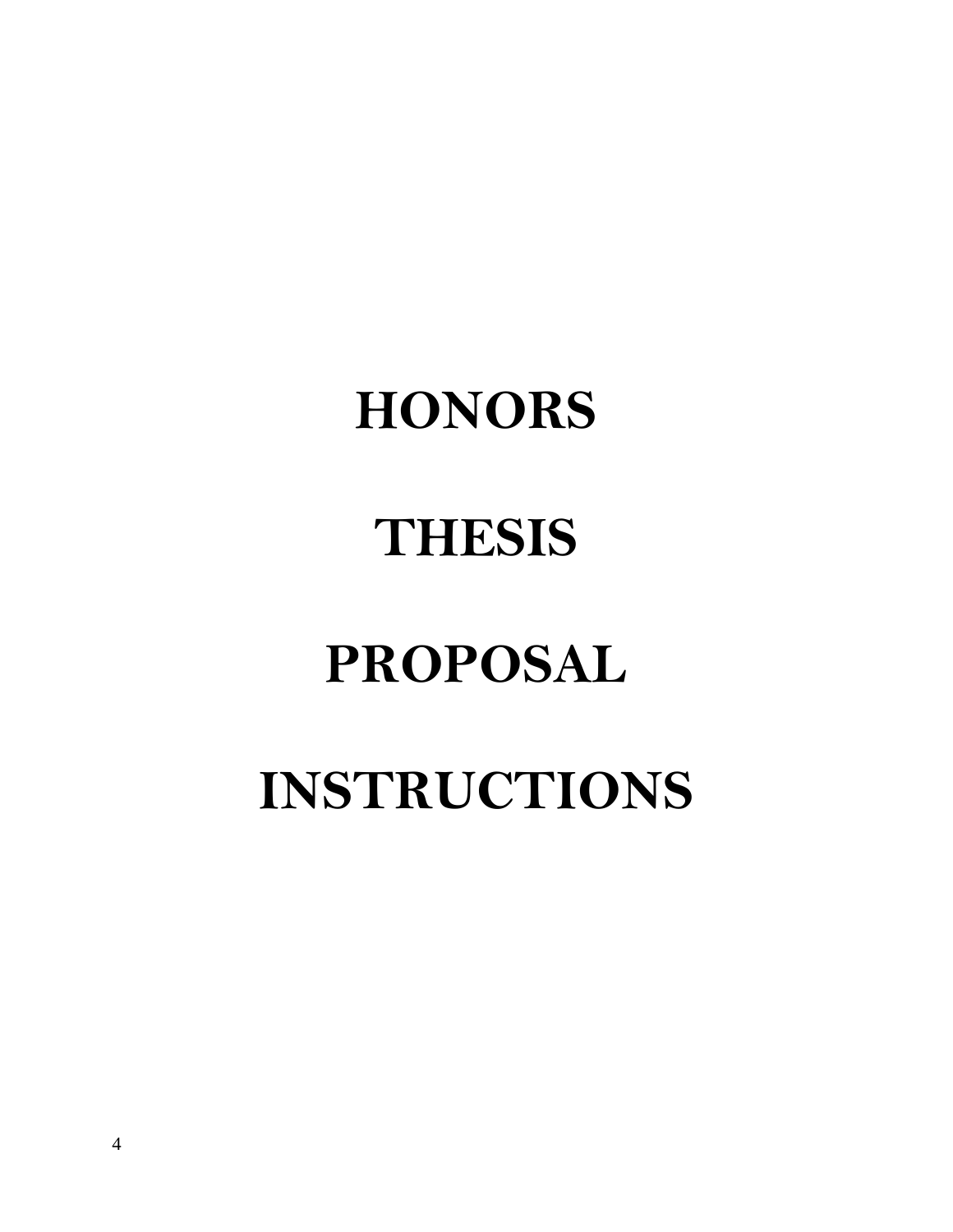#### **2022-2023 HONORS SENIOR THESIS PROPOSAL**

**The Thesis Proposal process is now online. To initiate the process prepare your thesis materials as outlined below and put the following link into your browser: go.depaul.edu/honorsthesis.** 

#### **The Honors Thesis Proposal consists of the following materials:**

- $\triangleright$  A Thesis Abstract a 100 word summary of the proposed project. This abstract will appear in the Honors Conference Program.
- $\triangleright$  A Proposal Statement an essay, at least 3 pages, which proposes the thesis and includes:
	- o A title for the thesis project
	- o A clear definition of the thesis topic
	- o An explanation of how you will explore this topic through research, or a combination of research and creative work
	- o Your goals for the project
	- o Your plans for reflecting the interdisciplinary nature of the Honors Program in the thesis project
	- o Thoughtful evidence for the importance of the proposed thesis
	- o A clear description of what the finished thesis project will consist of
- $\triangleright$  A two-part Annotated Bibliography
	- o 1: List **at least five important sources** that you plan to draw on in your thesis, and provide a one-page description of each item, including identification of primary vs. secondary sources. This description should identify the main idea or argument in each item and explain how you plan to use this material in your thesis.
	- o 2: List at least **three other sources** that you plan to consult during the quarter in which your research and writing is completed.
- $\triangleright$  The names and email addresses of the two faculty members who have agreed to work with you on the project.

#### **Deadlines for submitting Thesis Proposal:**

- **August 15** for a thesis to be completed by the end of Autumn Quarter
- October 24 for a thesis to be completed by the end of Winter Quarter
- **February 20** for a thesis to be completed by the end of Spring Quarter
	- o **Extensions are possible!** Contact Nancy (ngrossma@depaul.edu) to request an extension if you need additional time to complete your Thesis Proposal. (However, no extension will be given beyond 2 weeks before the start of the Thesis Completion Quarter.)

**Please note:** *You will not be registering for HON 395*. Once your Senior Thesis project has been approved, the Honors Program staff will enroll you in HON 395: Honors Senior Thesis. Enrolling in this course makes it possible for you to receive course credit for your project, and for your thesis director to assign your grade.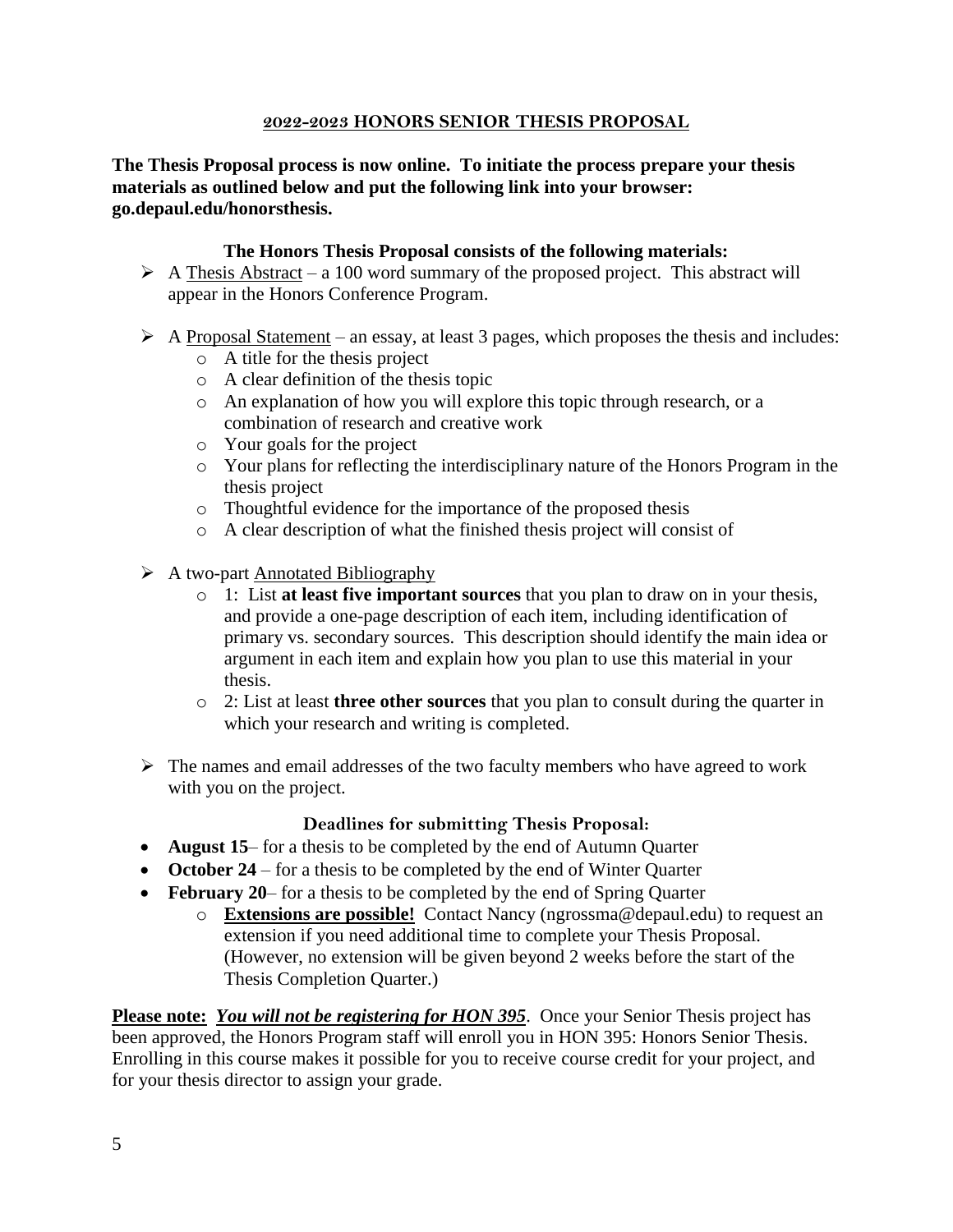### **Are You the Right Student for an Honors Senior Thesis?**

Do you have a strong academic record?

Do you like to take initiative? Work independently? Follow where your curiosity leads? Do you have a previous project or paper that you want to keep working on? Are you thinking about graduate school? Do you want to contribute to your field of study?

#### **If your answer to any of these questions is YES, then you are a good candidate for a thesis!**

### **Advantages of Completing an Honors Thesis:**

- A thesis project is a transformative experience that allows you to pursue your academic and creative interests with independence and initiative.
- You will become an expert on your thesis topic while contributing to your field of study.
- You will develop a strong and important relationship with your thesis faculty.
- A thesis project provides significant preparation for graduate school.
- Your thesis will be an important addition to your resume and portfolio, identifying you as a student who went beyond expectations to define and own your education in a truly distinctive way!

#### **Choosing a Topic Consider the following:**

What inspires you? What troubles you? What makes you curious? What do you love to think about? What do you want to know? What paper did you most enjoy writing? What project would you love to design? What piece of prior work do you want to develop further?

Copies of past theses are available in the Honors Program's digital archive. Email Nancy at [ngrossma@depaul.edu](mailto:ngrossma@depaul.edu) if you wish to view sample thesis projects.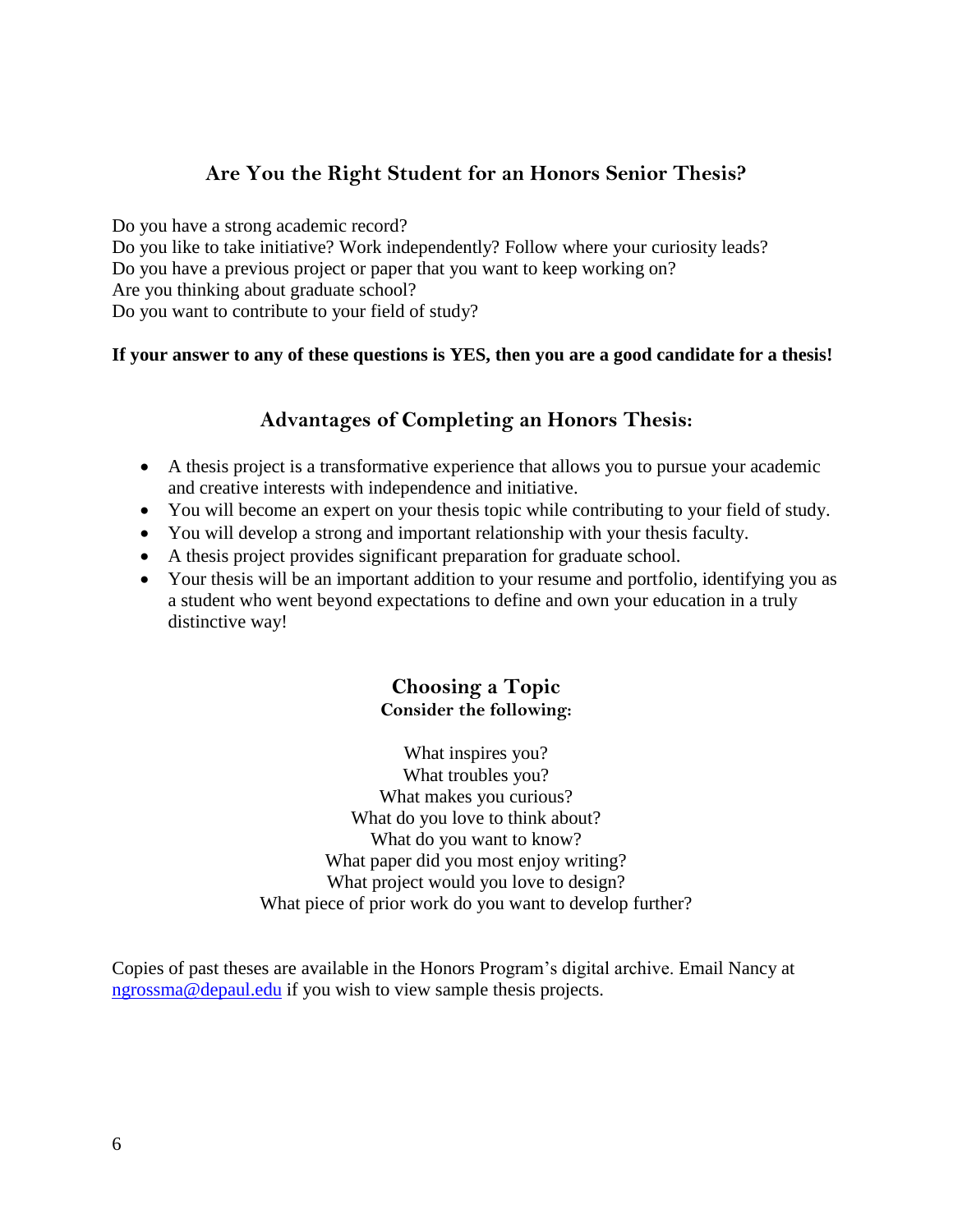## **Five Types of Honors Thesis Projects**

The Honors Program accepts five different types of thesis projects. The precise parameters for each type of thesis project should be defined in consultation with the thesis director.

#### C*onventional Written Thesis*

A conventional thesis builds on existing scholarly research and includes the student's own creative and critical interpretations of that research. This work differs from a regular classroom paper in terms of its rigor, complexity, depth and reach. It should engage a broad theme of interdisciplinary interest. Requiring more than a literature review or summary of the existing scholarly research, this kind of thesis culminates in the student's own distinctive contribution to a scholarly discussion. (20-40 pages)

#### *Science or Math Project*

The main components of a scientific or math-based thesis consist of an abstract, introduction to the problem, definitions of concepts and theorems, discussion of methods and/or experimental design, presentation of results, description of main findings, discussion of how those findings fit into the field of study, and a listing of references. (15-20 pages)

#### *Artistic Work with written supplement*

The creative thesis project is an artistic work such as visual art, music recital, theatre production, novella, or film. While the main work in this kind of thesis is produced in a medium other than standard academic writing, it is accompanied by a 7-10 page research essay that analyzes the work in terms of its historical, social, or cultural framework and explores the personal aesthetic choices that inform the work and the artistic tradition that it represents. Students who produce this kind of thesis will provide the Honors Program with a durable copy or image of their product.

#### *Problem-Solving Project with written supplement*

This action-oriented paper or applied project is a problem-solving report, campaign proposal, curriculum, or assessment plan which identifies a problem or issue and proposes a possible solution supported by researched evidence. The context and significance of the proposed action plan would need to be discussed in the thesis, either as part of the narrative or in a supplemental essay, with appropriate scholarly references included. (20-40 pages)

#### *Model, Design, Game, or Computer Program with written supplement*

This type of thesis will take the form of an original model, prototype, design, or computer program, with its main work produced in a medium other than standard academic writing. A 7- 10 page research essay that analyzes the scholarly or professional literature that relates to the project, the design process and decisions that the student made, or the historical and ethical considerations raised by the work will accompany it. Students who produce this kind of thesis will provide the Honors Program with a durable copy or image of their product.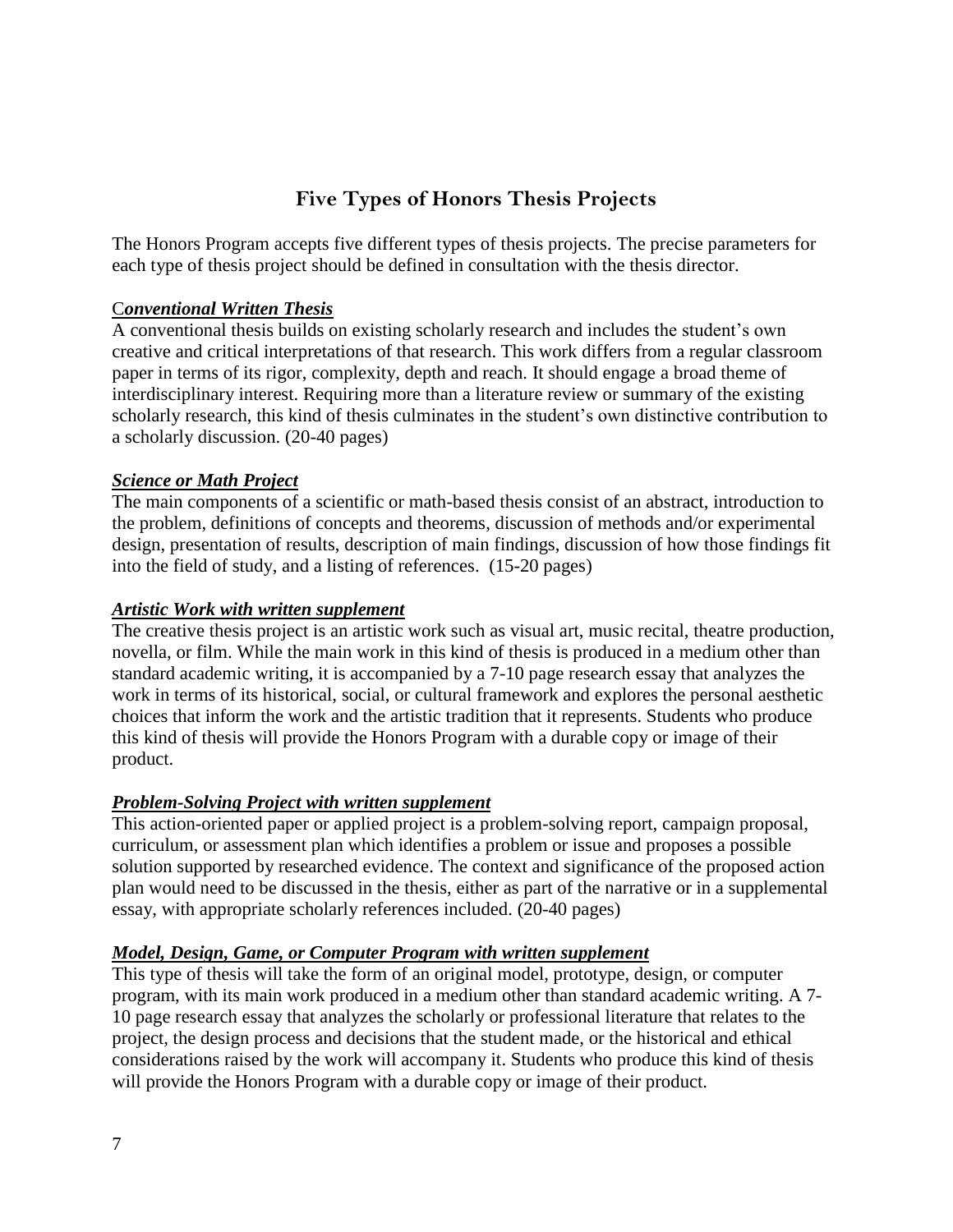#### **Research Is…**

- Systematic, scholarly, goal-oriented, and sustained inquiry
- Guided by a hypothesis, interpretation, conjecture, central idea, or proposition
- Aimed at the interpretation or discovery of ideas, facts, theories or frameworks
- Driven by a question or problem
- Fashioned in a methodical, cumulative, and iterative way with close attention to concepts, definitions, and the precise meaning of words
- A way of situating the researcher's ideas, interpretations, designs and findings in a broad field of study
- Analysis of connections and disconnections between the researcher's work and existing scholarship on the topic
- Identification of a clear strategy of inquiry

### **Research Is Not…**

- A literature review or an annotated bibliography that simply summarizes the work of others
- A list of facts without a clearly stated proposition or interpretive lens
- Reliant on sources that are not peer-reviewed, or materials where the identity and expertise of the author are not clearly established.

### **Interdisciplinary Research Is…**

- Examination of issues beyond the reach of one major discipline, with movement toward a new or broader context
- Communication to audiences across multiple perspectives and fields of study
- Consideration of questions that connect two or more fields
- Drawn on ideas, arguments, and theories that have emerged in multiple fields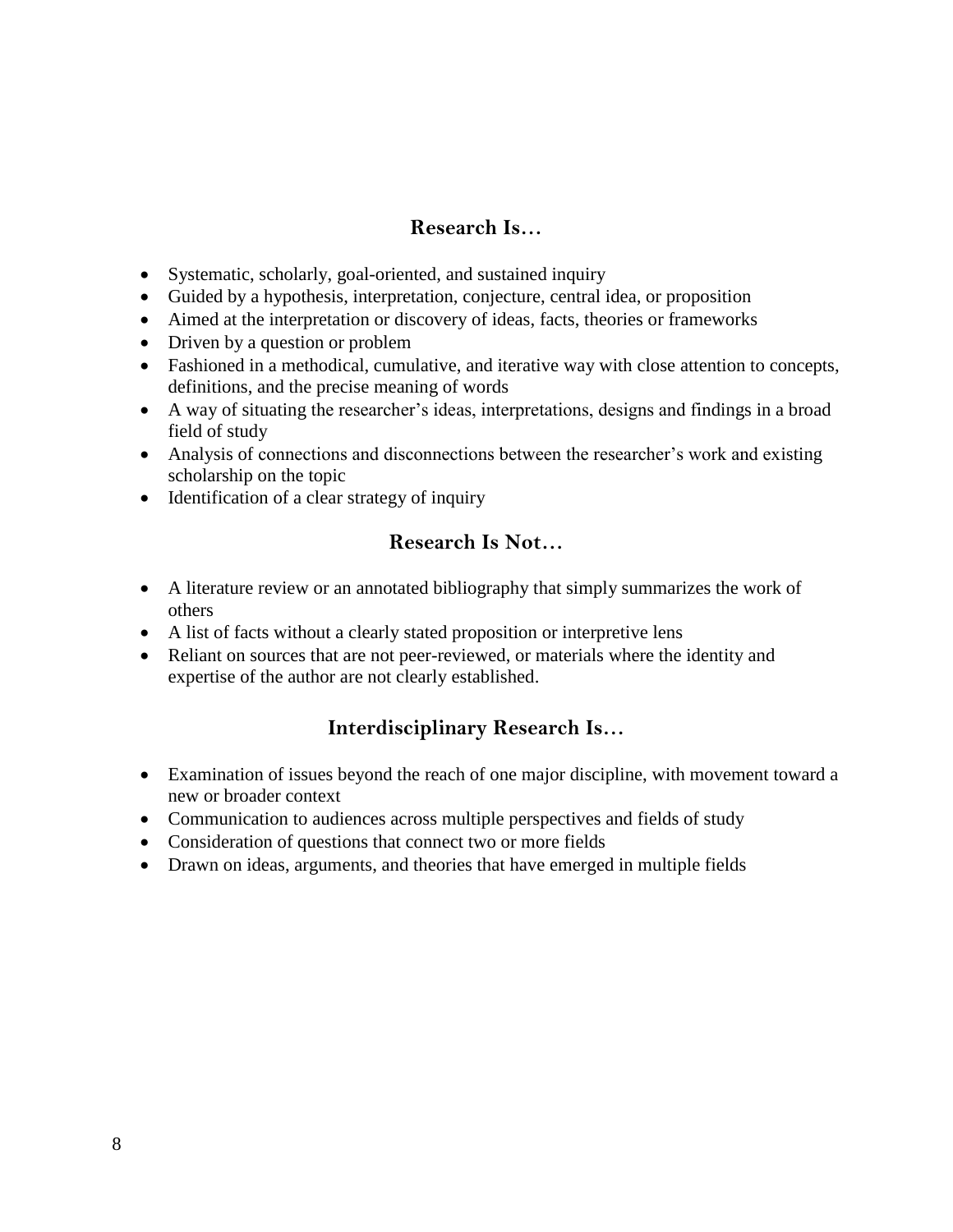### **Expectations for the Final Project**

Precise expectations should be worked out between the student and the thesis director during the Pre-Thesis Quarter. The following guidelines should be helpful:

A strong Honors Senior Thesis should contain these elements:

- Sound thesis statement, well-articulated central argument or controlling idea
- Clear sense of purpose and solid explanation for the significance of the topic
- Identification of strategies for investigating claims, hypotheses, arguments or for conveying the central idea
- Substantial support for the central idea
- Awareness of the limitations of the study
- Awareness of an array of arguments or interpretations developed by other scholars, analysts, designers and artists, and ability to situate this work within them
- Sense of focus, and ability to bring all elements of the study to bear on the central idea, and to avoid irrelevant material or digression
- Complex or nuanced thinking
- Logical, well-ordered and internally consistent argumentation
- Sources with scholarly merit and demonstration of ability to differentiate between high quality and poor quality source materials
- Balance between quotations and paraphrasing with clear differentiation between the writer's views and those presented in the source materials
- A citation format that is appropriate to the discipline, followed correctly and consistently, with complete and accurate entries on a Works Cited page

### **Project Format**

In general, a completed thesis will have the following components:

- Title Page
- Abstract (100 word summary)
- Table of Contents
- Acknowledgements (optional) to thank those who contributed to your academic and personal growth
- Body of Project (typically organized into chapters or sections)
- Endnotes or footnotes
- Works Cited Page
- Appendices

(The research addendum that accompanies a thesis based on creative work may take a different form, as defined in consultation with your thesis director.)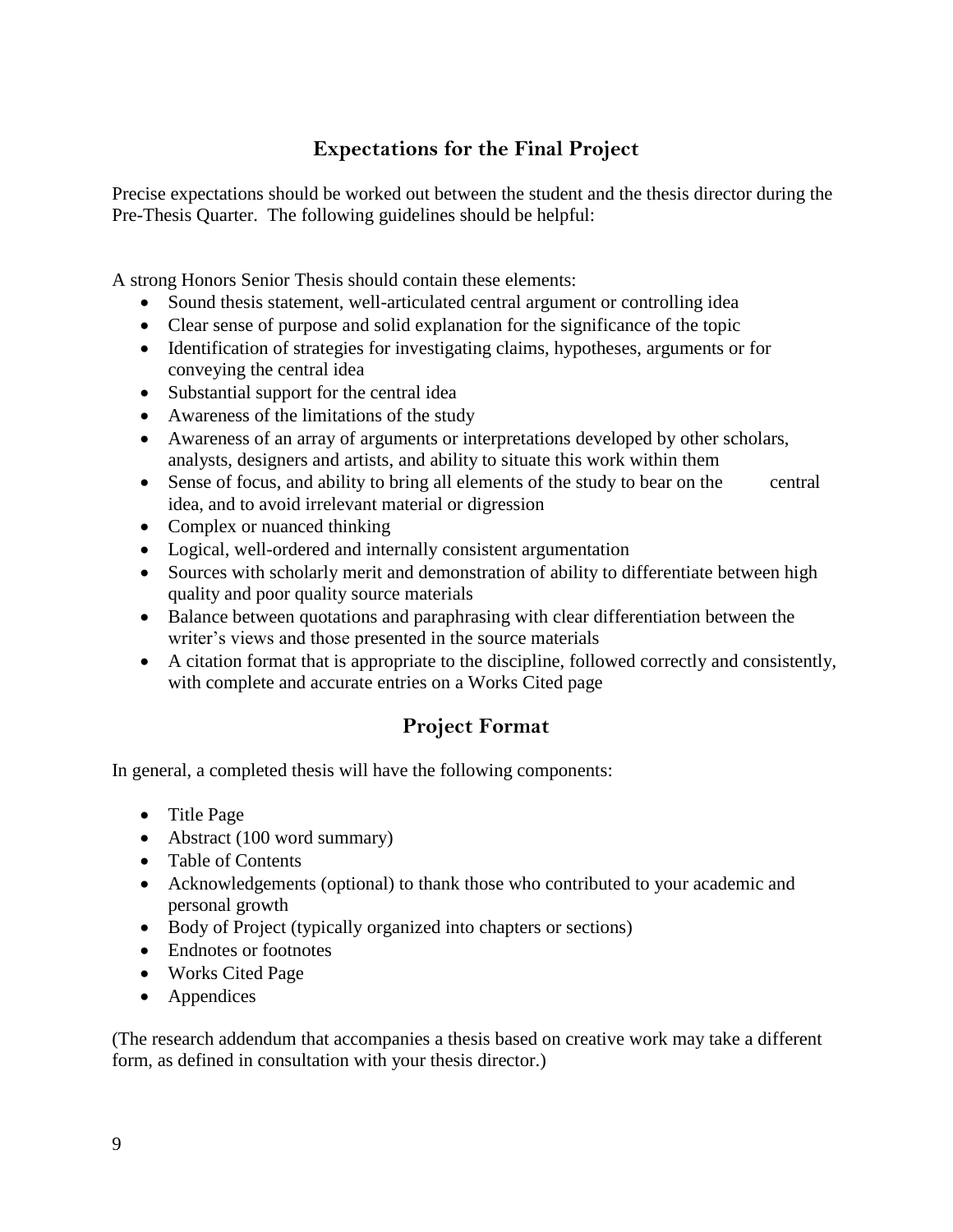# **WORKING**

# **WITH**

# **FACULTY**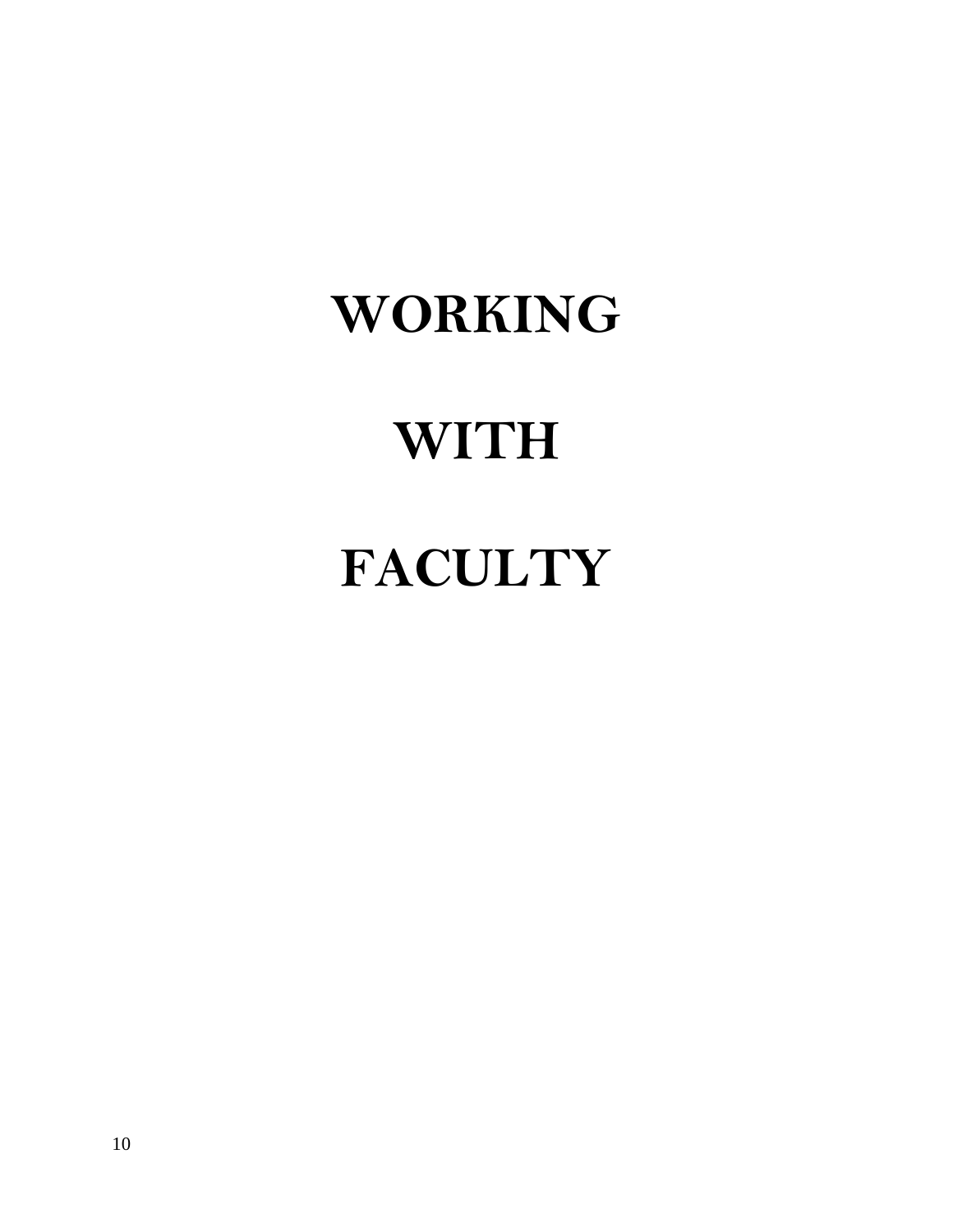### **The Faculty Role**

You will be assisted in the thesis process by two faculty members, preferably from different departments, who are familiar with the area of study you wish to research. One faculty member will serve as the thesis director and the other as the faculty reader. It is important that faculty working with thesis students be on campus during the two quarters in which students design and complete the project.

#### **The thesis director must be a full-time faculty member. The faculty reader may be full or part-time. It is NOT required that thesis faculty teach in the Honors Program.**

The thesis director will meet regularly with you, the frequency and topic of these meetings decided on an individual basis. The thesis director's role is the same as it would be for any independent study – to offer guidance, suggestions on readings, and critical responses to your written drafts. The faculty reader will read a "near final" draft and offer suggestions for revision.

The thesis director and faculty reader will read the finished work and confer on the final grade, which the thesis director will submit.

### **Selecting and Approaching Prospective Thesis Faculty**

This packet includes a list of faculty members from throughout the university who have worked with thesis students. If you are interested in working with Honors faculty, you can find the names, departments and email addresses of all Honors Program faculty members on the Honors website:<https://academics.depaul.edu/honors/Pages/default.aspx>

Your Thesis Packet also includes a Faculty Information sheet, which provides prospective thesis faculty with information about their role and responsibilities should they agree to take on the project.

You should schedule an appointment with your prospective thesis director and faculty reader early in your thesis preparation process, provide each with a Faculty Information sheet, as well as a sample of your recent academic or creative work and a brief written description of your proposed thesis project. These will help the faculty members determine if they will be a good fit to work with you on the project.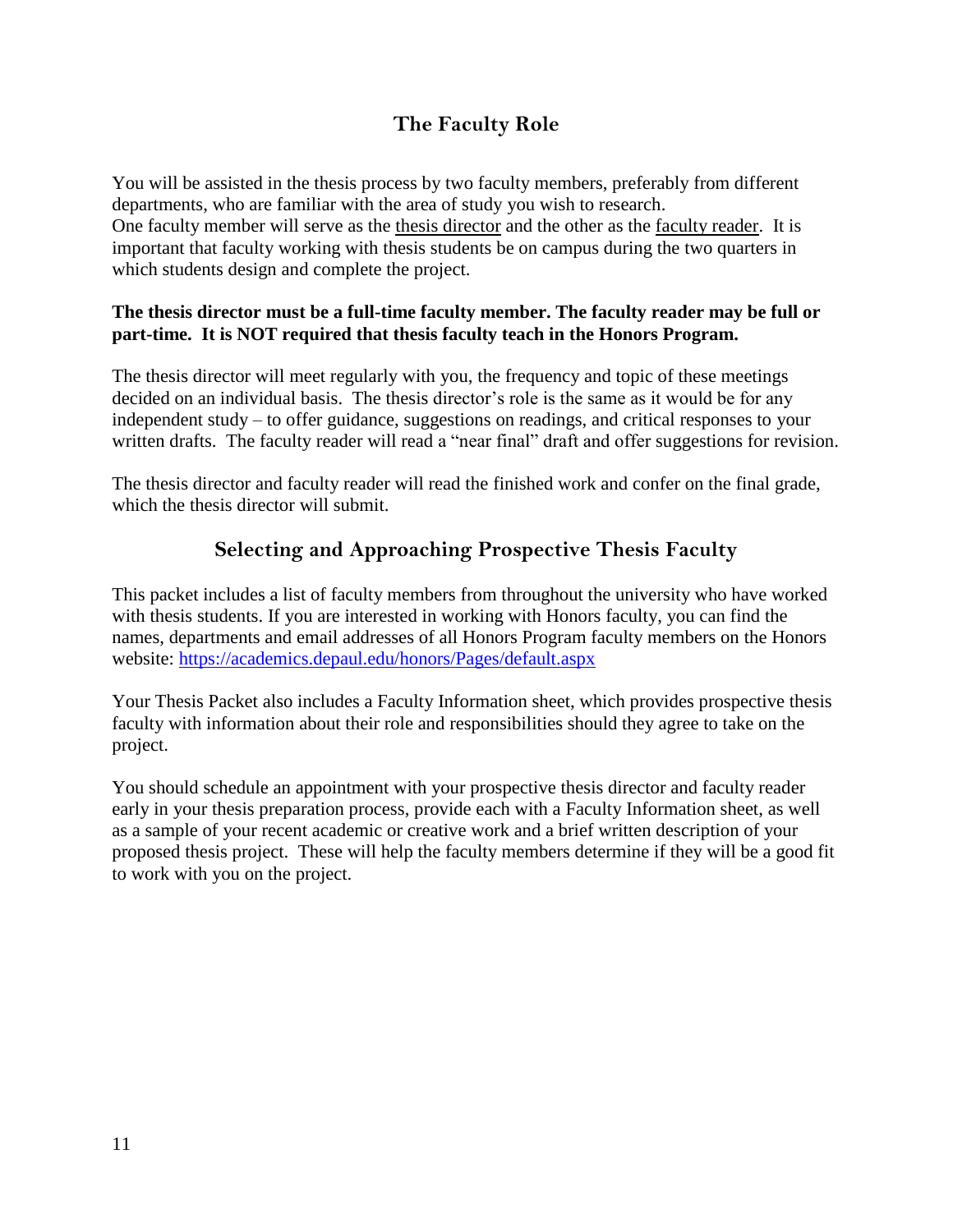#### **HONORS SENIOR THESIS: FACULTY INFORMATION**

Dear Faculty Member,

An Honors student is planning an Honors Senior Thesis project and have identified you as a prospective Thesis Director or Faculty Reader. Following is some basic information about the process the student will undertake as they apply for and complete the thesis project, and the faculty role in that process.

#### **STUDENT APPLICATION PROCESS (Pre-Thesis Quarter):**

- Line up thesis faculty
	- o Provide the faculty members with a brief written description of the proposed thesis project and a sample of a recent paper, allowing 1-2 weeks for faculty decision.
	- o Schedule a follow-up meeting to plan for the thesis process.
	- o Submit the faculty names in the online thesis proposal portal.
	- o Thesis faculty will be contacted through the online portal to sign and submit a thesis faculty contract. The thesis proposal will not be accepted without faculty signatures.
- Honors staff will notify the student and faculty upon thesis proposal approval and enroll the student in HON 395 for the Thesis Completion Quarter.

#### **STUDENT THESIS PREPARATION (Thesis Completion Quarter):**

- Meet regularly with the thesis director to discuss the research, review data and drafts, and plan for the final project.
- Submit "near-final" draft to the thesis director and faculty reader on Monday of week nine of the Thesis Completion Quarter to receive final comments for revision.
- Submit final copy of the thesis to the faculty on or before the first day of finals week. The thesis director can approve an extension if it will not interfere with timely grade submission.
- Complete a poster or visual presentation detailing the process and findings of the thesis project to present at the Honors Student Conference and display at the Senior Gala. Both events are in May.

#### **FACULTY ROLES:**

- The thesis director meets regularly with the student to offer guidance, suggest readings, and respond to written drafts. The director must be a full-time faculty member.
- The faculty reader reviews the "near-final" draft and offers revision suggestions. The faculty reader may be a full-time or adjunct faculty member.
	- o Both faculty read the final draft and confer on the thesis grade.
	- o Both faculty assist the student in preparing their poster and thesis presentation for the Honors Student Conference in May.
	- o Both faculty are encouraged to support the student by attending their thesis presentation at the Honors Conference.

#### **THESIS PROJECT EVALUATION:**

- The thesis director, after conferring with the faculty reader, will submit the grade according to the university deadline for grade submission. Incomplete (R) grades should be granted only in the case of a genuine emergency.
- Thesis faculty may contact the Honors Program director or associate director to discuss any concerns about the progress of the thesis project.
- Additional information is available by emailing the Honors Associate Director at ngrossma@depaul.edu, or by visiting the Honors Program web page at <http://www.depaul.edu/honors> or the Honors Blog at dpuhonors.com

Thank you for considering this request.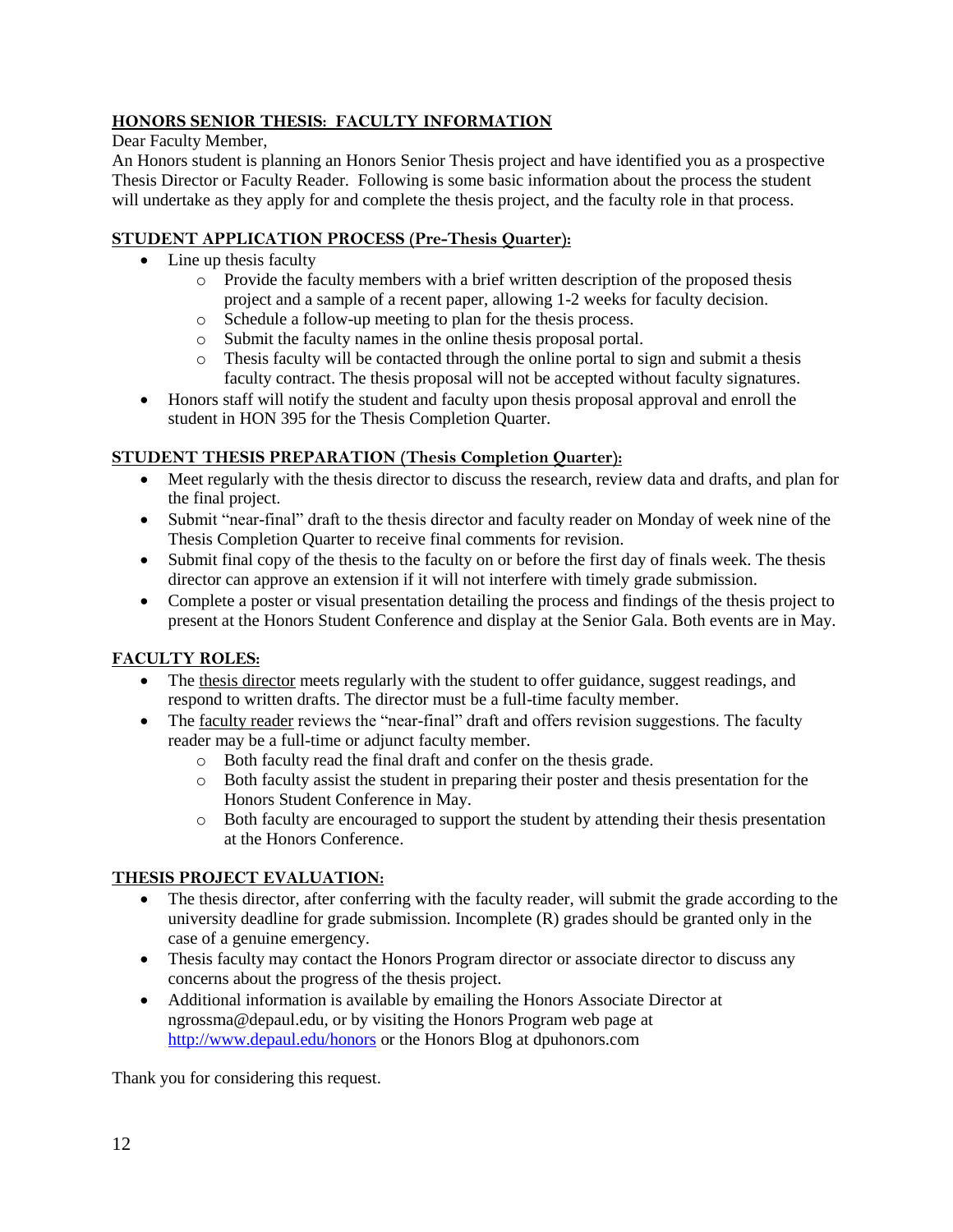#### **RECENT THESIS DIRECTORS AND FACULTY READERS**

*ACCOUNTANCY* Robert Ryan**,** Diane Kuhlmann

*AFRICAN/BLACK DIASPORA STUDIES* Amor Kohli

*AMERICAN STUDIES* John Burton, Allison McCracken, Amy Tyson

#### *ANTHROPOLOGY*

Jane Baxter, Nila-Ginger Hoffman, Morag Kersel, Larry Mayo, John Mazzeo, Julianna Perez, Rachel Scott

*ART, MEDIA & DESIGN* Shiro Akiyoshi, Matthew Girson, Laura Kina, Jessica Larva, Zack Ostrowski

#### *BIOLOGICAL SCIENCES*

Windsor Agguire, Margaret Bell, Jalene LaMontagne, Dorothy Kozlowski, Carolyn Martineau, Eric Norstrom, Katherine Soderstrom

*CATHOLIC STUDIES*

Karen Scott

#### *CHEMISTRY*

Caitlin Carver, Kyle Grice, Graham Griffin, Justin Maresh, Richard Niedziela, Ruben Parra, Quinetta Shelby, Carey Southern

#### *COMMUNICATION*

Luisela Alvaray, Daniel Bashara, Paul Booth, Christopher Bury, Tim Cole, Susan Close, Blaire Davis, Bruce Evensen, Dustin Goltz, Rajul Jain, Yeuseung Kim, Marla Krause, Jason Martin, Erik Peterson, Barbara Willard

#### *COMMUNITY SERVICE STUDIES*

Olya Glantsman, Howard Rosing, Leonard Jason

#### *COMPUTER SCIENCE*

Peter Hastings, Stephen Luecking, Denise Nacu, Hank Streeter, Rosalee Wolfe

#### *ECONOMICS*

Gabriella Bucci, Luke Chicoine, Animesh Ghoshal, Robert Kallen, Paul Kubik, Frank Limehouse, Laura Owen, Brian Phelan, William Sander, Rafael Tenorio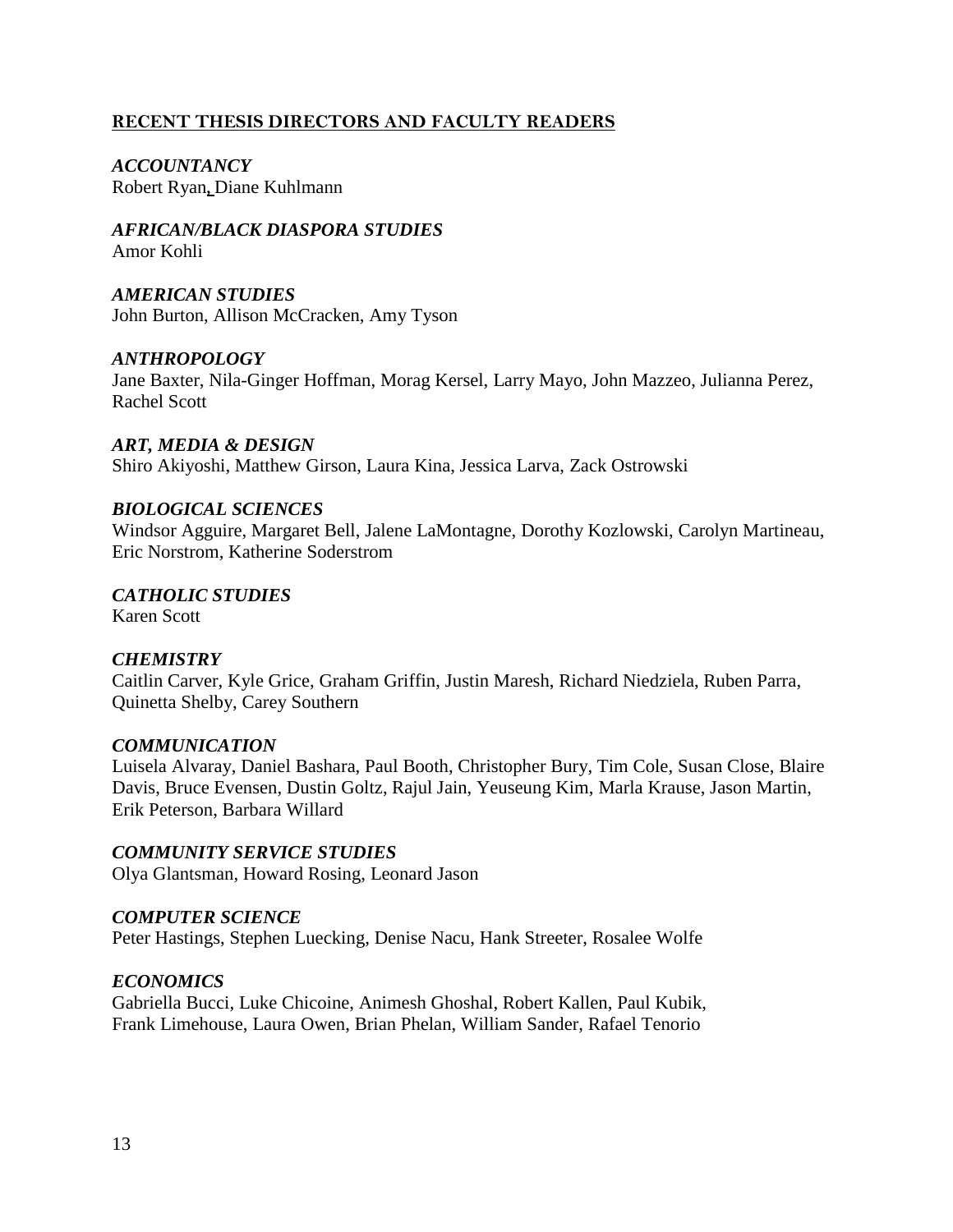#### *EDUCATION*

Marie Donovan, Jason Goulah, Horace Hall, Rachel Harper, Mindy Kalchman, Kathie Kapustka, Kristen Neisler, Roxanne Owens, Darrick Tovar-Murray, Liliana Zecker

#### *ENGLISH*

Ted Anton, Barrie Jean Borich, Rebecca Cameron, Jennifer Conary, Marcy Dinius, James Fairhall, Chris Solis Green, Jonathan Gross, Nancy Grossman, Megan Heffernan, Rebecca Johns-Trissler, Bill Johnson-Gonzalez, Richard Jones, Leslie Kordecki, Paula McQuade, Michele Morano, Lucy Rinehart, Kathleen Rooney, Francesca Royster, Eric Selinger, John Shanahan, David Welch, Michael Williams

#### *ENVIRONMENTAL SCIENCE/STUDIES*

Christie Klimas, James Montgomery, Mark Potosnak, Jessica Vogt, Margaret Workman

#### *FILM and TV*

Meghann Artes, Devin Bell, James Choi, Brian Ferguson, Lee Madsen, John McDonald Martha McGee, Timothy Peternel, Matt Quinn, Robert Steel

#### *FINANCE*

Lamont Black, Sanjay Deshmukh, Ali Fatemi, Lawrence Morgan

#### *GAME DESIGN*

Brian Schrank, Heinz Schuller, James Taylor, Allen Turner

#### *GEOGRAPHY*

Carolyn Breitbach, Alec Brownlow, Euan Hague, Liam Heneghan, Patrick McHaffie, Alex Papadopoulos, Maureen Sioh

#### *GRAPHIC DESIGN*

Amy Schwartz, Dolores Wilber, Lee Zelenak

#### *HEALTH SCIENCE*

Douglas Bruce, Sarah Connolly, Eiron Cudaback, Jessica Jerome, Cricel Molina, Judith Singleton

#### *HISTORY*

Gene Beiriger, Colleen Doody, Thomas Krainz, Rajit Mazumbder, Otonnu Otonnu, Kerry Ross, Anna Schaposchnik, Warren Schultz, Lisa Sigel, Margaret Storey, Valentina Tikoff, Amy Tyson

#### *HISTORY OF ART & ARCHITECTURE*

Cheryl Bachand, Mark Delancey, Joanna Gardner-Huggett, Mark Pohlad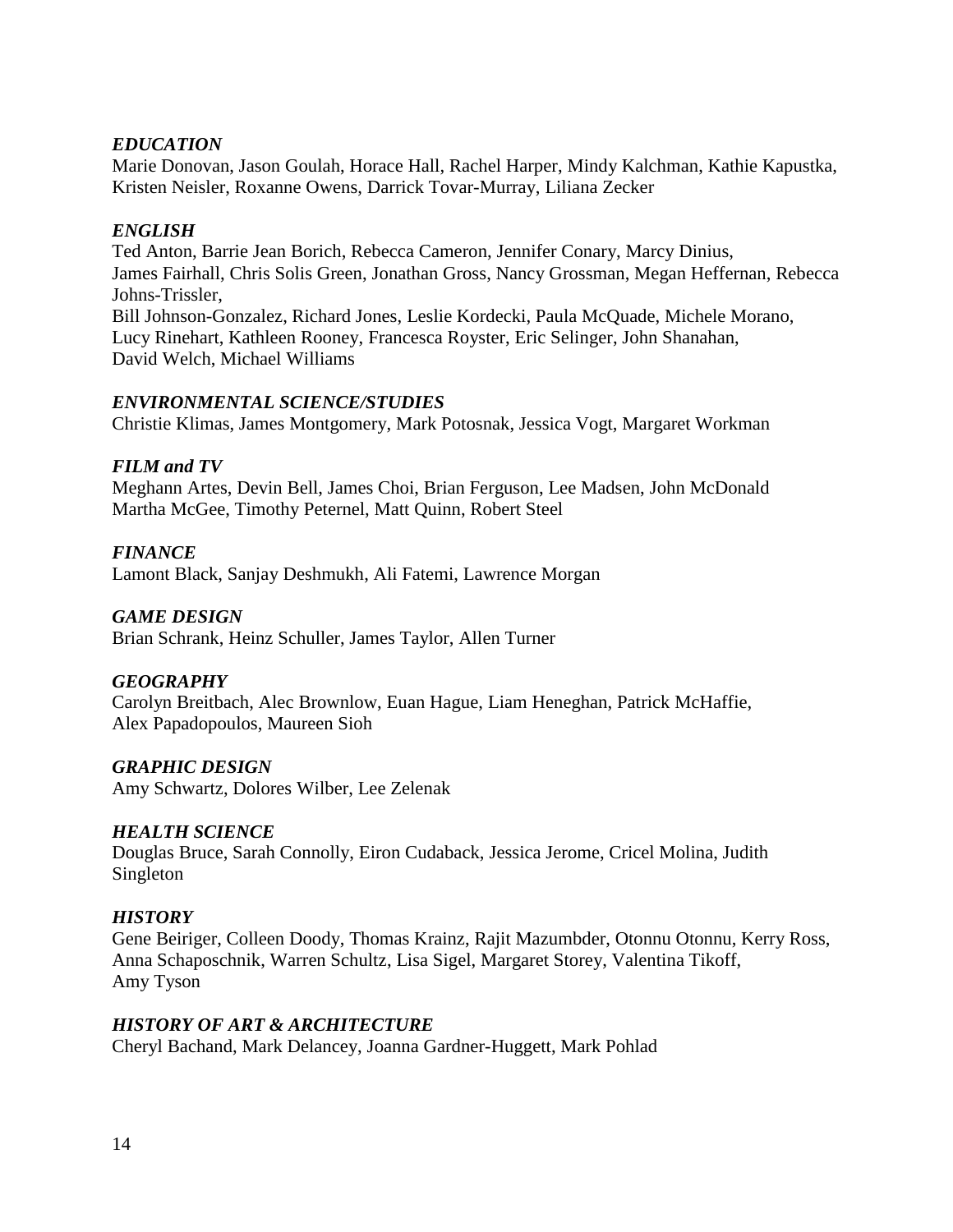#### *INTERNATIONAL STUDIES*

Kaveh Ehsani, Gil Gott, Shiera Malik, Michael McIntyre, Heidi Nast, Shailja Sharma

#### *LATINO/LATIN AMERICAN STUDIES*

Juana Goergen, Elizabeth Martinez, Carolina Sternberg, Lourdes Torres

#### *LGBTQ STUDIES*

Gary Cestaro

#### *MANAGEMENT*

Terri Lonier, William Martin*,* Patrick Murphy

#### *MARKETING*

Stephen Koernig, Jacqueline Kuehl, Melissa Markley, Albert Muniz, Bruce Newman, Mary Vermillion

*MATHEMATICAL SCIENCES* David Degras, Nick Ramsey

#### *MODERN LANGUAGES*

Maria Beltran-Vocal, Pascale-Anne Brault, Glen Carman, Gary Cestaro, Nobuko Chikamatsu, Juana Goergen, Mark Johnston, Susana Martinez, Jessica Martino, Clara Orban, Anna Souchuk, Laura Urbaszewski

#### *MUSIC*

Steve Balderston, Kate Brucher, William Buchman, Cathy Elias, Christopher Jones, Jeffrey Kowalkowski, Michael Lewanski, Erica Neidlinger, Deborah Peot, Allen Salzenstein, Kurt Westerberg

#### *NEUROSCIENCE*

Dorothy Kozlowski

*PEACE, JUSTICE, CONFLICT STUDIES*

Monika Black, Juana Goergen

#### *PHILOSOPHY*

Maria Acosta Lopez, Mike Edwards, Avery Goldman, Randall Honold, Sean Kirkland, William McNeil, Michael Naas, Frederic Seyler, Fanny Soderback, Kevin Thompson, James Walker

#### *PHYSICS*

Bernhard Beck-Winchatz, Eric Landahl, Jesus Pando, Anuj Sarma

#### *POLITICAL SCIENCE*

Clement Adibe, Molly Andolina, Kathleen Arnold, Kenneth Butigan,Will Denton, Ben Epstein, Scott Hibbard, Joseph Mello, Christine Rivers, Rose Spalding, Phillip Stalley, David Williams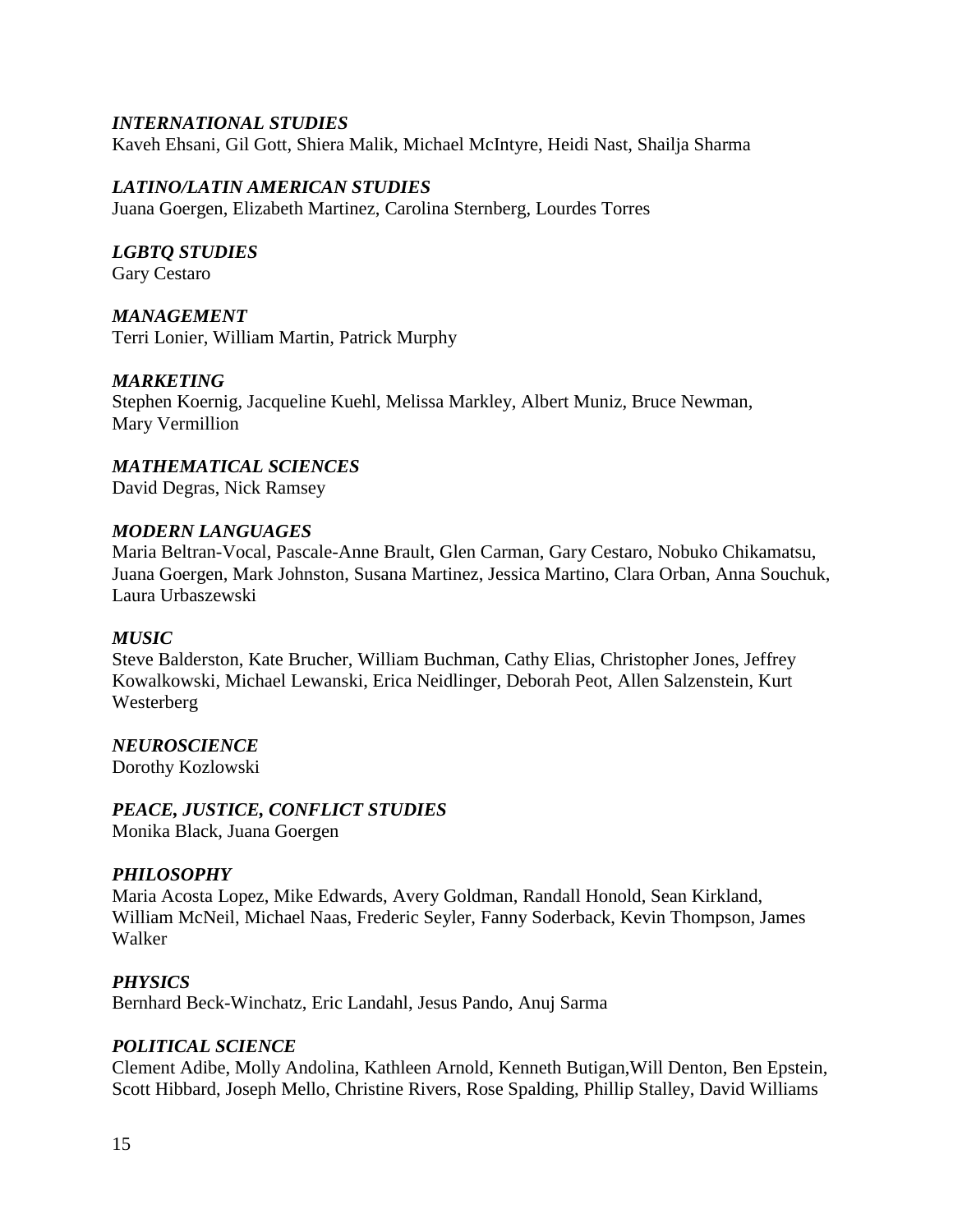#### *PSYCHOLOGY*

Joanna Buscemi, Joselyn Carter, Joe Ferrari, Pablo Gomez, Kathryn Grant, Verena Graupmann, Yan Li, Kimberly Quinn, Christine Reyna, Bernadette Sanchez, Alice Stuhlmacher, Susan Tran

#### *PUBLIC POLICY STUDIES*

William Sampson, Kelly Tzoumis

#### *RELIGIOUS STUDIES*

Laurence Edwards, Khaled Keshk, Jumana Khalifeh, Kalyani Menon, Yuki Miyamoto, Scott Paeth, Karen Scott, Chris Tirres

#### *SOCIOLOGY*

Julie Artis, Noel Barker, Camille DeBose, Fernando DeMaio, Heather Easley, Martha Martinez-Firestone, Greg Scott, Deena Weinstein

#### *THEATRE*

Deanna Aliosius, Claudia Anderson, Coya Paz Brownrigg, Barry Brunetti, Dean Corrin, Ali-Reza Mirsajadi,Carlos Murillo, Bill O'Connor, Rachel Shteir, SueFenty Studham, Joanne Zielinski

# *WOMEN'S & GENDER STUDIES*

Elizabeth Catlett

#### *WRITING, RHETORIC, & DISCOURSE*

Jennifer Finstrom, Jason Schneider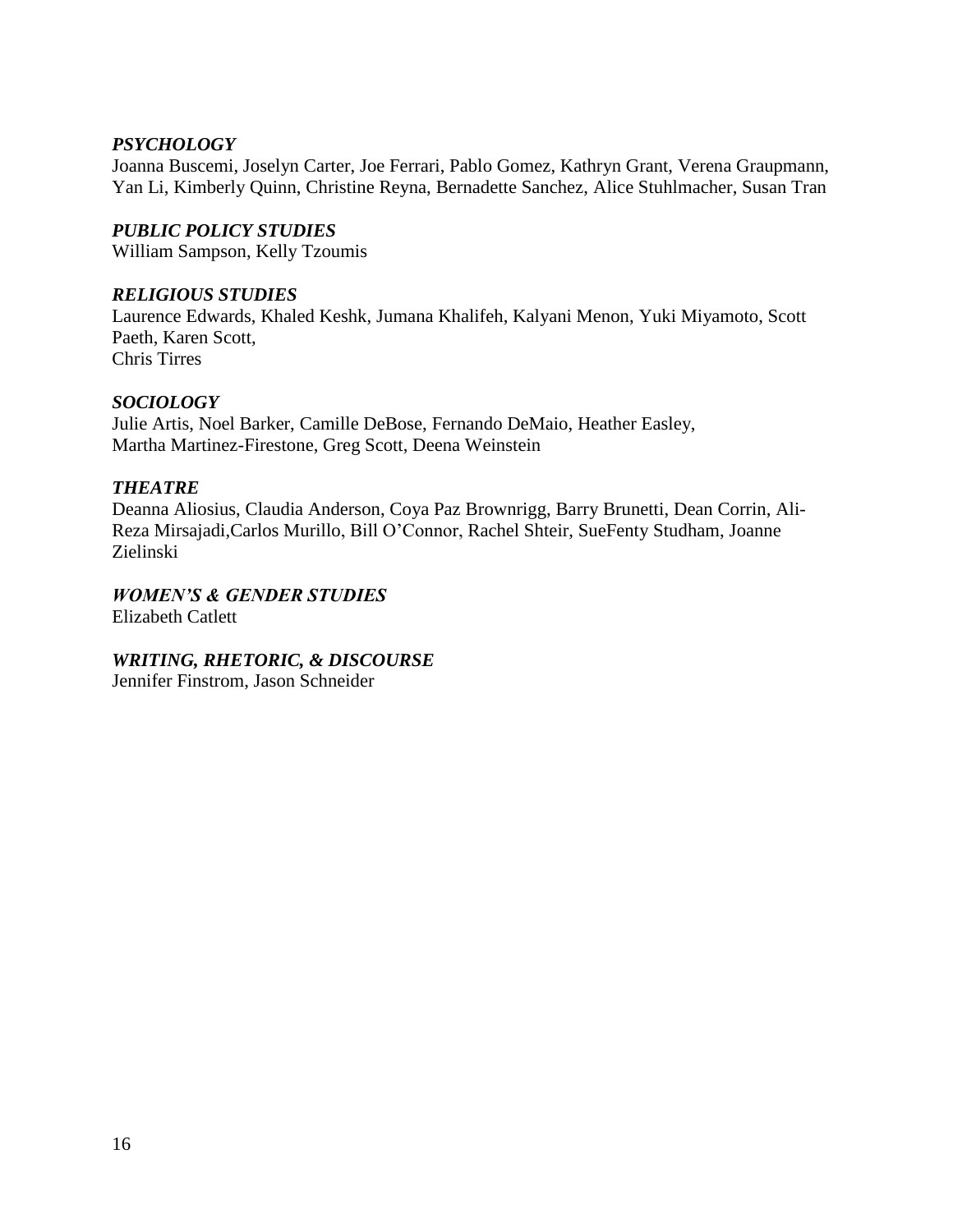#### **The Final Steps**

It is your responsibility to submit a "near-final" copy of the completed thesis to the thesis director and the faculty reader on Monday of the ninth week of the Thesis Completion Quarter. Following faculty comments and any necessary revisions, you will submit the final copy of the thesis to the thesis director and the faculty reader on or before the first day of finals week. If you require any additional time, please consult with your thesis director. They may be able to allow you a few more days to complete your work, but it is crucial that the thesis director and faculty reader have enough time to read and evaluate your project before grades are due.

#### **You will also submit an electronic copy of the thesis project to the Honors Program (honorsprogram@depaul.edu), with the understanding that a PDF version of the thesis project will be posted on the Honors Website and will be available for public viewing. The thesis will also be made available to future Honors students considering the thesis option.**

The thesis director will confer with the faculty reader before assigning the final grade. Ultimate responsibility for determining the thesis grade rests with the thesis director.

You will also create a poster or visual element to present at the Honors Student Conference (May 19, 2023) and display at the Honors Senior Gala (May 20, 2023.) This will bring your work to a wider audience. Further information about creating the visual element is available in the thesis packet.

> For additional information please call or visit the Honors Program Office, Arts & Letters Hall, suite 210

Or schedule an appointment through Bluestar to discuss your thesis plans with Nancy Grossman. You may also email your questions about the thesis to Nancy at [ngrossma@depaul.edu.](mailto:ngrossma@depaul.edu)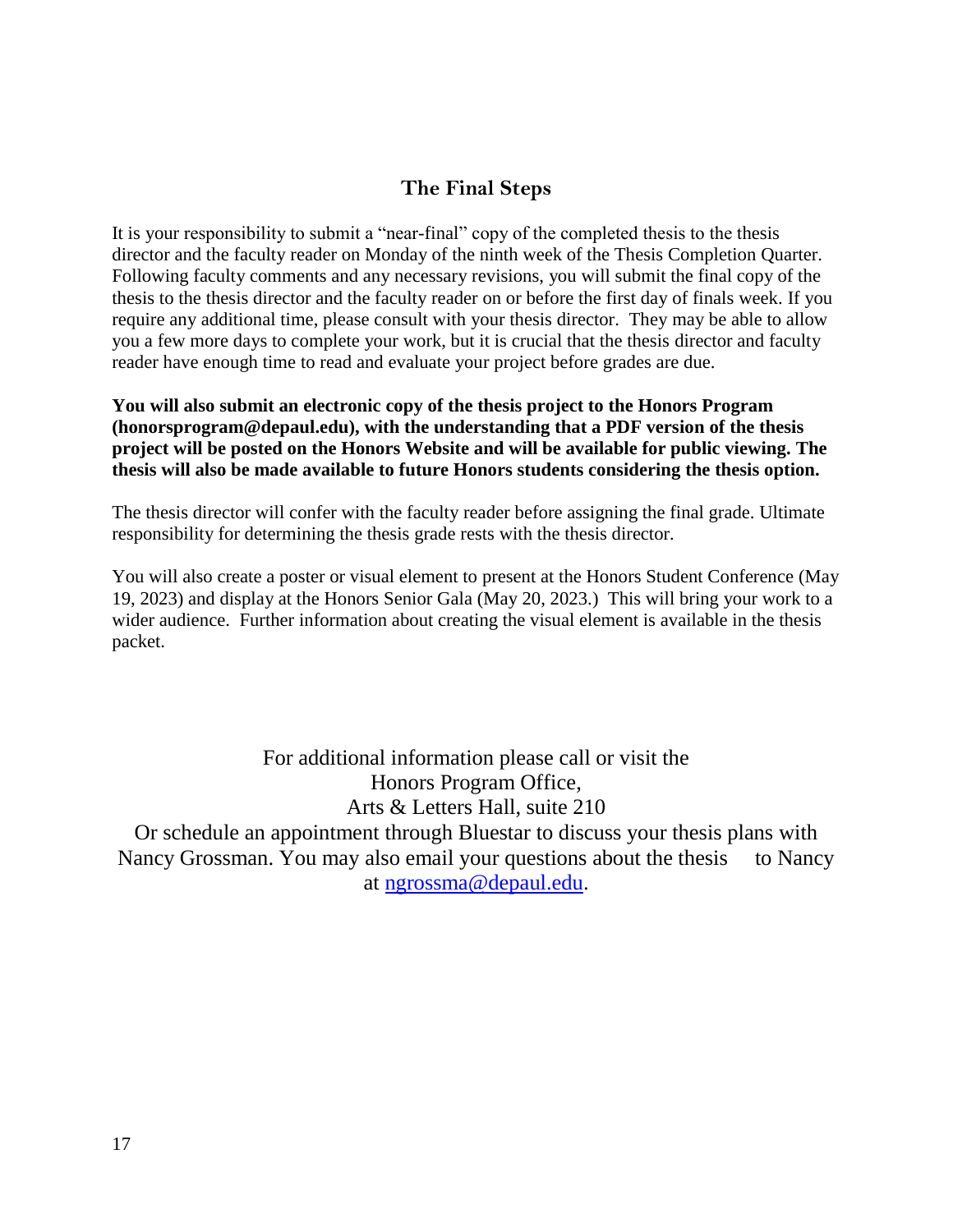# **YOUR**

# **THESIS**

# **POSTER**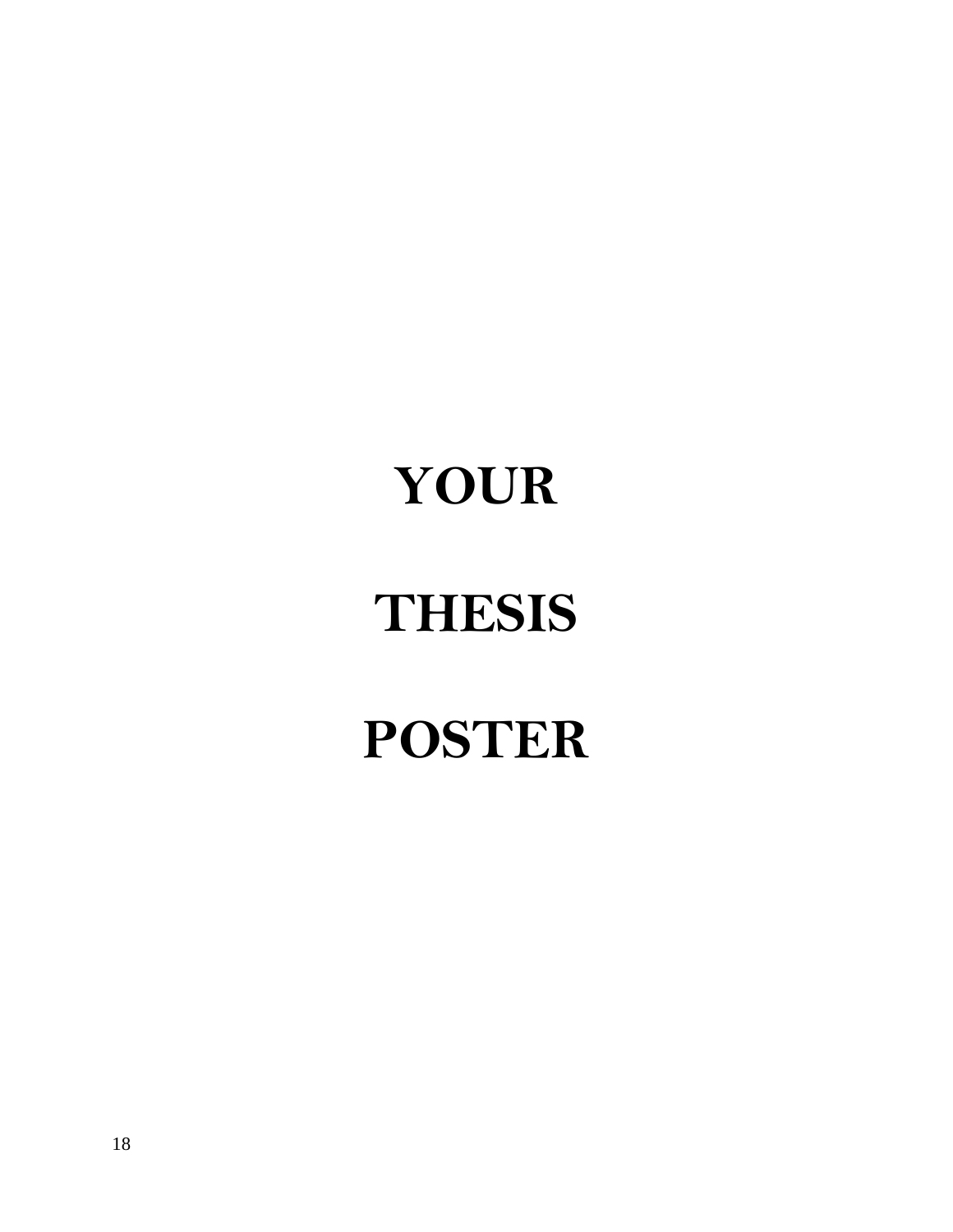# **CREATING YOUR THESIS POSTER**



You are required to complete a **thesis poster** to complement your written thesis. The poster will display your research or creative work, providing viewers with a visual representation to help them conceptualize the topic, background information, research or creative process, and findings of the thesis project. You are free to utilize a combination of text and visuals (artistic and/or quantitative graphics) to inform viewers of the results of your thesis process.

You will use your poster when you present your thesis at the Honors Student Conference on Friday, May 20, 2021. There will also be a viewing session at the conference where you will stand beside your poster to answer visitor questions. If you attend the Honors Senior Gala on Saturday, May 21, your poster will be displayed there as well.

#### **Please note that students graduating in November or March are still expected to present their thesis projects at the Honors Conference in May.**

Display boards are available in the Honors Office (Arts & Letters Hall, 210) where you can also view examples of posters completed by honors graduates. Poster-sized documents up to 56 inches wide and 35 inches high may be printed free of charge in the Richardson Library and then glued or clipped to the poster printing your poster you may opt to cut and paste text and visuals elements directly to your poster board.

For poster-printing instructions visit [http://libguides.depaul.edu/poster-printing.](http://libguides.depaul.edu/poster-printing)

### **Please see the next page for poster creation suggestions.**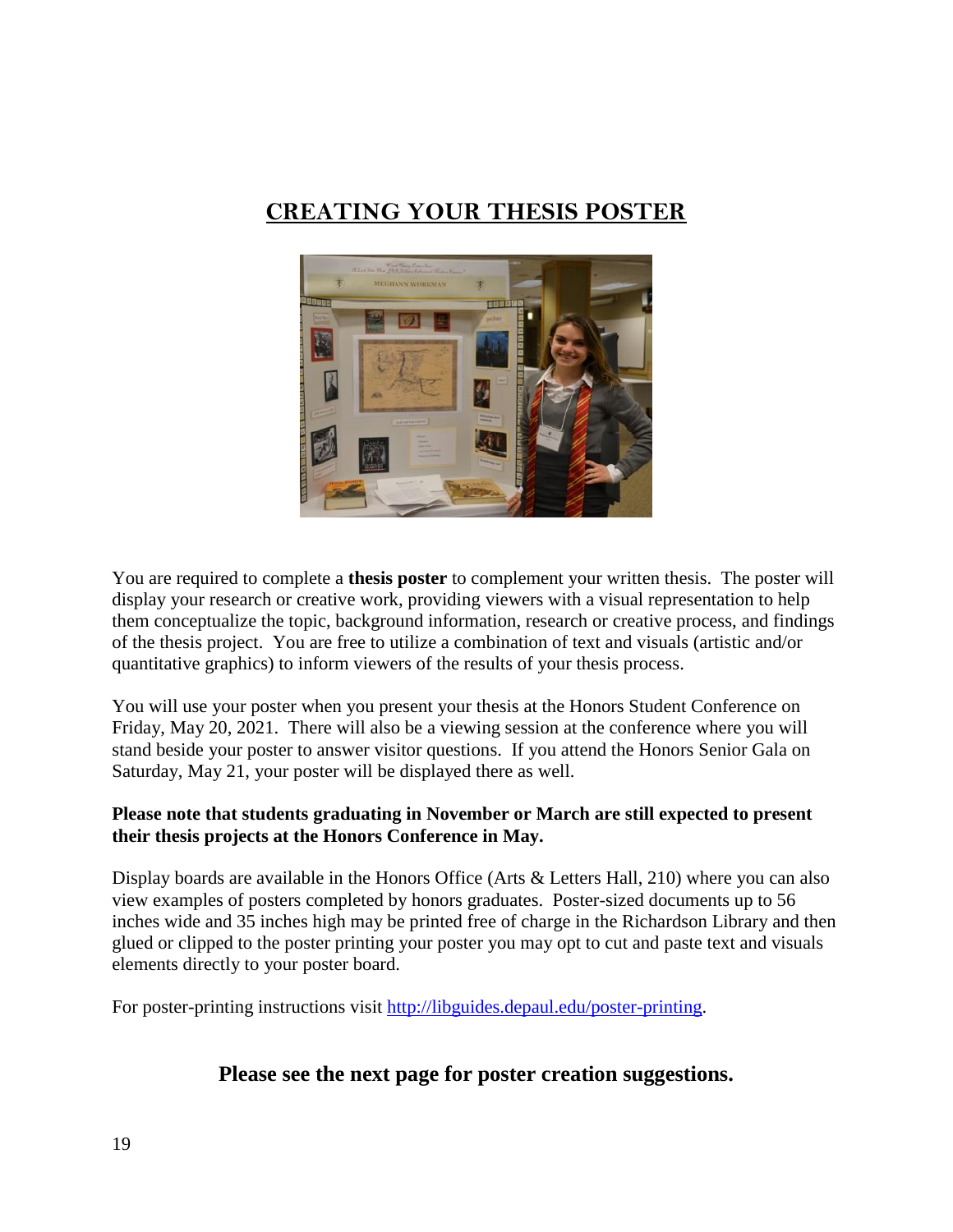### **Keep the following elements in mind as you construct your poster:**

#### **IDENTIFYING INFORMATION**

- Place the title of your work in a prominent position on your poster.
- Include your name and the name of your Thesis Director and Faculty Reader.

#### $SIMPLICITY$   $\rightarrow$

- Don't attempt to include too much information. Focus on the key features of your work. Consider what you want your viewers to take away with them.
- Keep your text minimal. Your audience will not be standing long to read your poster, so give them the essence of your work with brief, straightforward copy.

#### **HEADINGS**  $\rightarrow$

- Organize your poster into headings such as "Introduction," "Background Information," "The Research Question," "Findings."
- The flow created by these headings will help the audience grasp the concepts they need in order to comprehend your work.
- Consider using the poster panels to help organize the different parts of your project.

#### $SIZE \rightarrow$

- The text and graphics on your poster should be large and bold so the audience can clearly view your work from a distance.
- For headings use at least a 48-point font, and for body text use at least 18-point font.

#### **CREATIVITY**

- Attract your audience to your work with color, detail, and varied visuals.
- Be attentive to layout and placement of your images. Every detail counts!

#### $CARE \rightarrow$

- Your poster represents your work, your thesis faculty, and the Honors Program, so use care in its construction.
- Let your poster communicate your research or creative work in a format that is lively, creative and accurate.

*Feel free to contact the Honors Office if you have any questions about your thesis poster. We look forward to viewing your work at the Honors Student Conference and the Honors Senior Gala!*